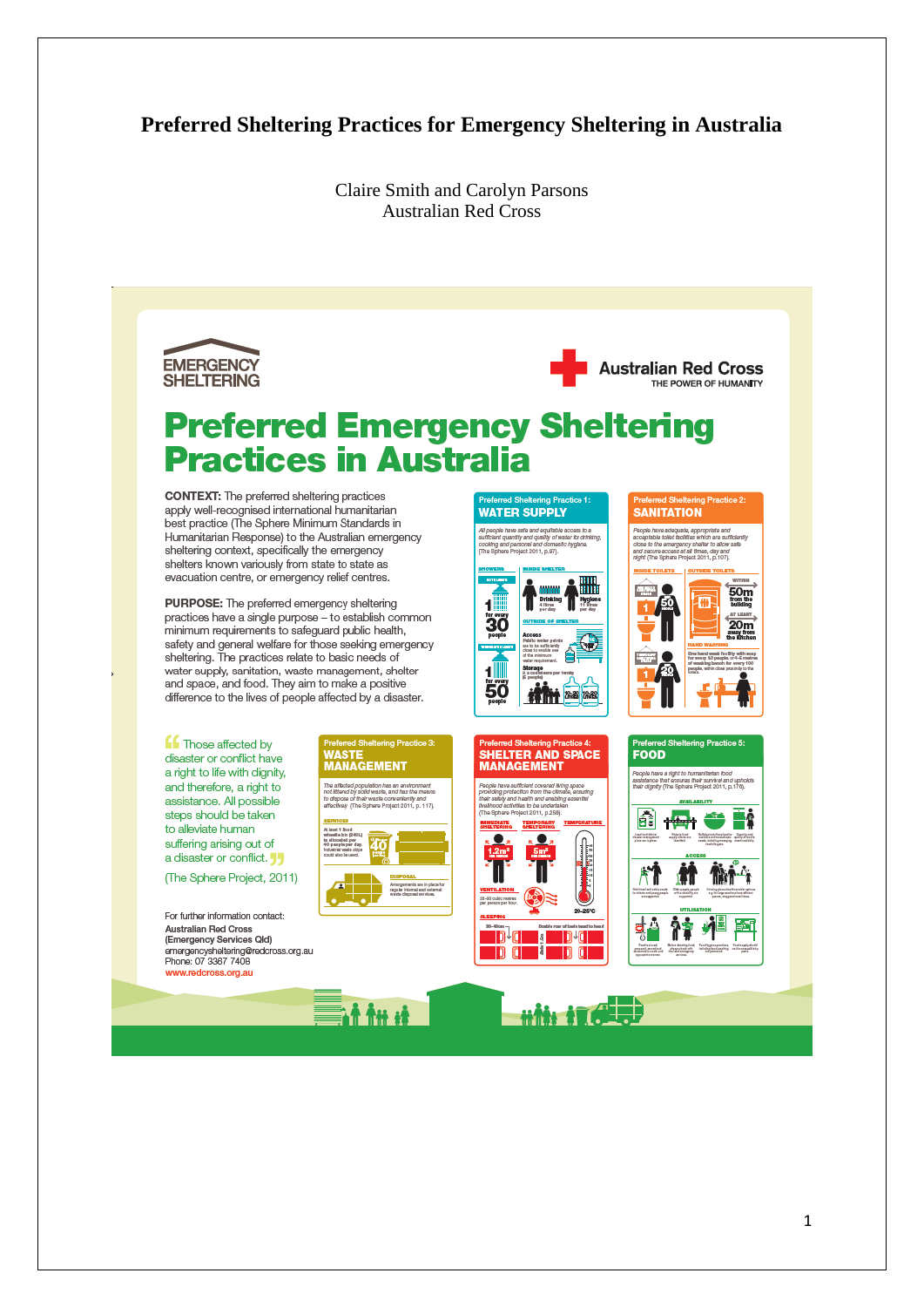The authors wish to acknowledge the leadership and guidance from Bob Handby, Environmental Health International Delegate and Ambassador to Australian Red Cross

> Claire Smith and Carolyn Parsons Australian Red Cross Brisbane, Australia

[emergencysheltering@redcross.org.au](mailto:emergencysheltering@redcross.org.au)

Paper Presented at the Australian and New Zealand Disaster and Emergency Services Management Conference Broadbeach, Gold Coast (QLD), 4–5 May 2015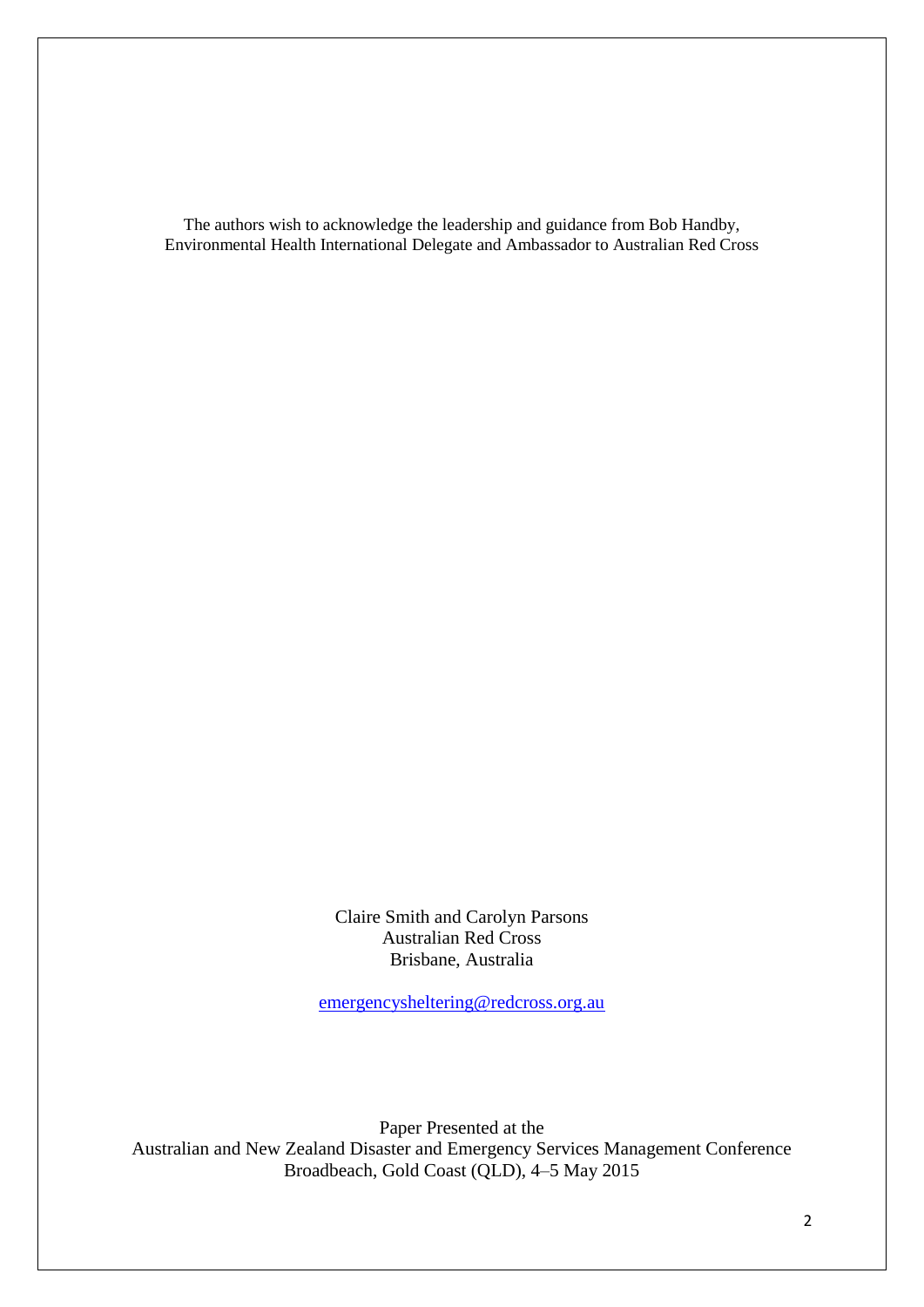### **Preferred Sheltering Practices for Emergency Sheltering in Australia**

### **ABSTRACT:**

This paper seeks to define the rationale and necessity for preferred emergency sheltering practices ('preferred sheltering practices') in Australia. In doing so, six questions are posed and explored:

*What is emergency sheltering? Why is there a need for the preferred sheltering practices? What are the preferred sheltering practices? What collaborative roles have developed for the implementation of the preferred sheltering practices? Who benefits from the preferred sheltering practices? What other preferred sheltering practices are needed?*

The preferred sheltering practices draw heavily on *The Sphere Project: Humanitarian Charter and Minimum Standards in Human Response* (2011). The Sphere Project identifies a set of minimum standards which are evidence-based and represent sector-wide consensus on best practice in international humanitarian response. There have been no such standards in Australia until now. The *Preferred Sheltering Practices for Emergency Sheltering in Australia* (Australian Red Cross, 2014)*,* have a single purpose – to establish common minimum requirements to safeguard public health, safety and general welfare for those seeking emergency sheltering.

There are five preferred emergency sheltering practices in Australia – they relate to the basic needs of water supply, sanitation, waste management, shelter and space management, and food. While the preferred sheltering practices are not intended to be compliance oriented, they do state what needs to be in place to ensure life with dignity under conditions of emergency sheltering

**Key words**: disaster response, emergency sheltering, environmental health, The Sphere Project standards, evacuation and relief centres in Australia.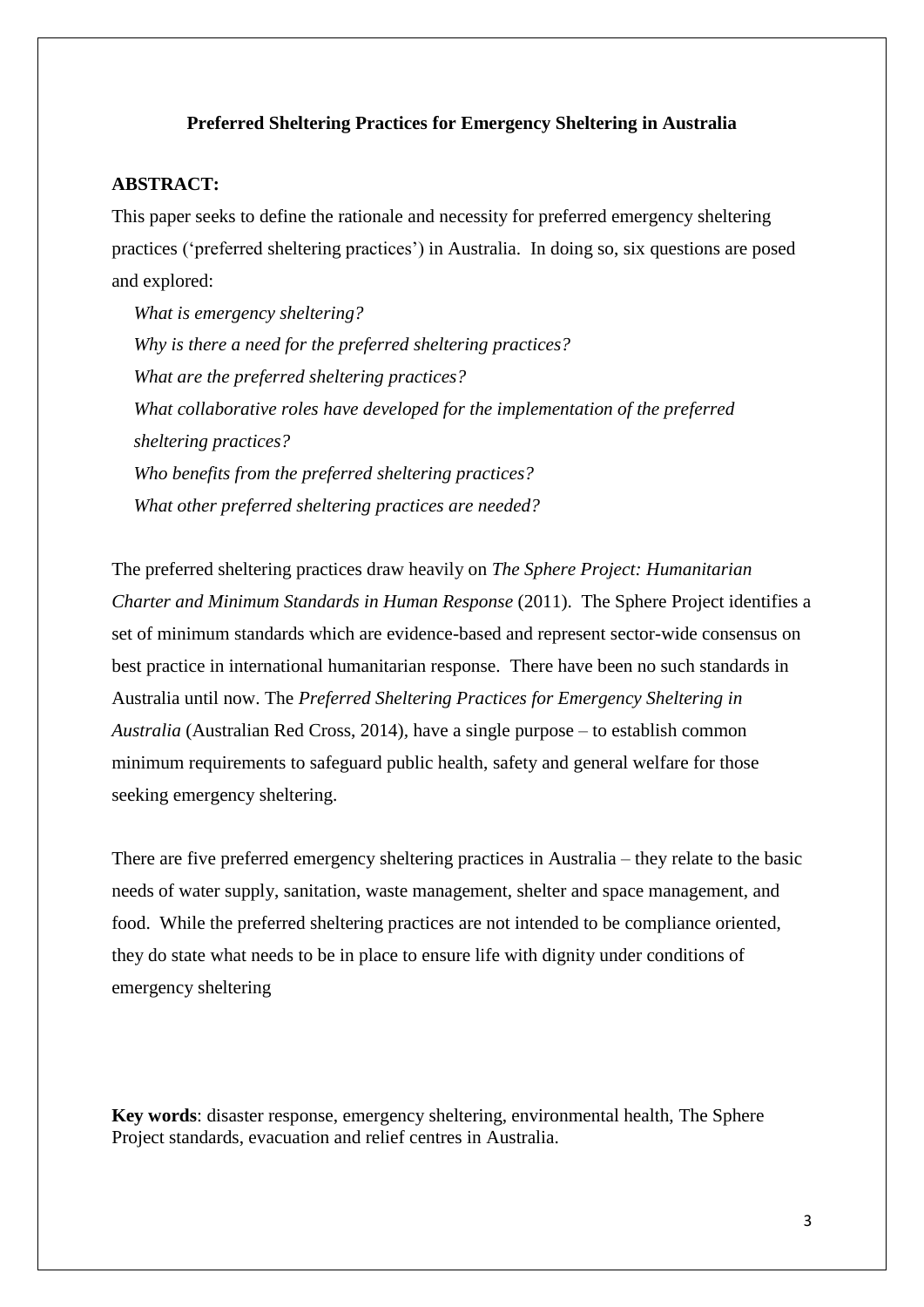### **What is emergency sheltering?**

Emergency sheltering can take the form of emotional protection, a location, a place to store belongings, a place used solely for receipt of services, or a staging point for future action (Davis, 1978). Therefore, emergency sheltering in a relief or evacuation centre has considerations 'beyond four walls and a roof' for people affected before, during and after a disaster (McInerney, 2012).

Emergency sheltering may encompass three different phases – immediate and temporary sheltering plus temporary housing.

|  |  |  |  | Table 1: Phases of emergency sheltering |  |
|--|--|--|--|-----------------------------------------|--|
|--|--|--|--|-----------------------------------------|--|

| Immediate sheltering                                                                                                                                                             | Temporary sheltering                                                                                                                                                             | Temporary housing                                                                                                                                                                                                                                                                                |
|----------------------------------------------------------------------------------------------------------------------------------------------------------------------------------|----------------------------------------------------------------------------------------------------------------------------------------------------------------------------------|--------------------------------------------------------------------------------------------------------------------------------------------------------------------------------------------------------------------------------------------------------------------------------------------------|
| people seek short-term<br>respite in a safer location<br>between 1-18 hours<br>bedding and substantial<br>meals are not required<br>includes cyclone<br>$\bullet$<br>sheltering. | in excess of 18 hours, may<br>extend into weeks<br>bedding, substantial meals<br>required<br>more comprehensive<br>support required<br>includes relief or<br>evacuation centres. | empowers people to re-<br>establish household<br>routines before permanent<br>housing can be obtained<br>the goal is to transition<br>٠<br>from sheltering to housing<br>as soon as possible<br>multi-agency responses<br>٠<br>may begin during the<br>temporary sheltering<br>phase or earlier. |

The focus of these preferred sheltering practices is on the temporary phase of sheltering. The preferred sheltering practices recognise the different needs of people associated with temporary sheltering. They may be:

- *Centre residents* who are accessing the emergency shelter for basic needs and services. They will be registered and be sleeping on site.
- *Centre day guests* who are temporarily accessing an emergency shelter for basic needs and services. They may be registered but are not sleeping on site.
- *Centre visitors* who are not affected by the disaster but may be temporarily providing support services such as financial or psychosocial support or viewing the operations of the centre (e.g. media or VIPs).

## **Why is there a need for the preferred sheltering practices in Australia?**

Internationally, the Humanitarian Charter and Minimum Standards in Humanitarian Response (*The Sphere Project*) reflects the determination of agencies to improve effectiveness and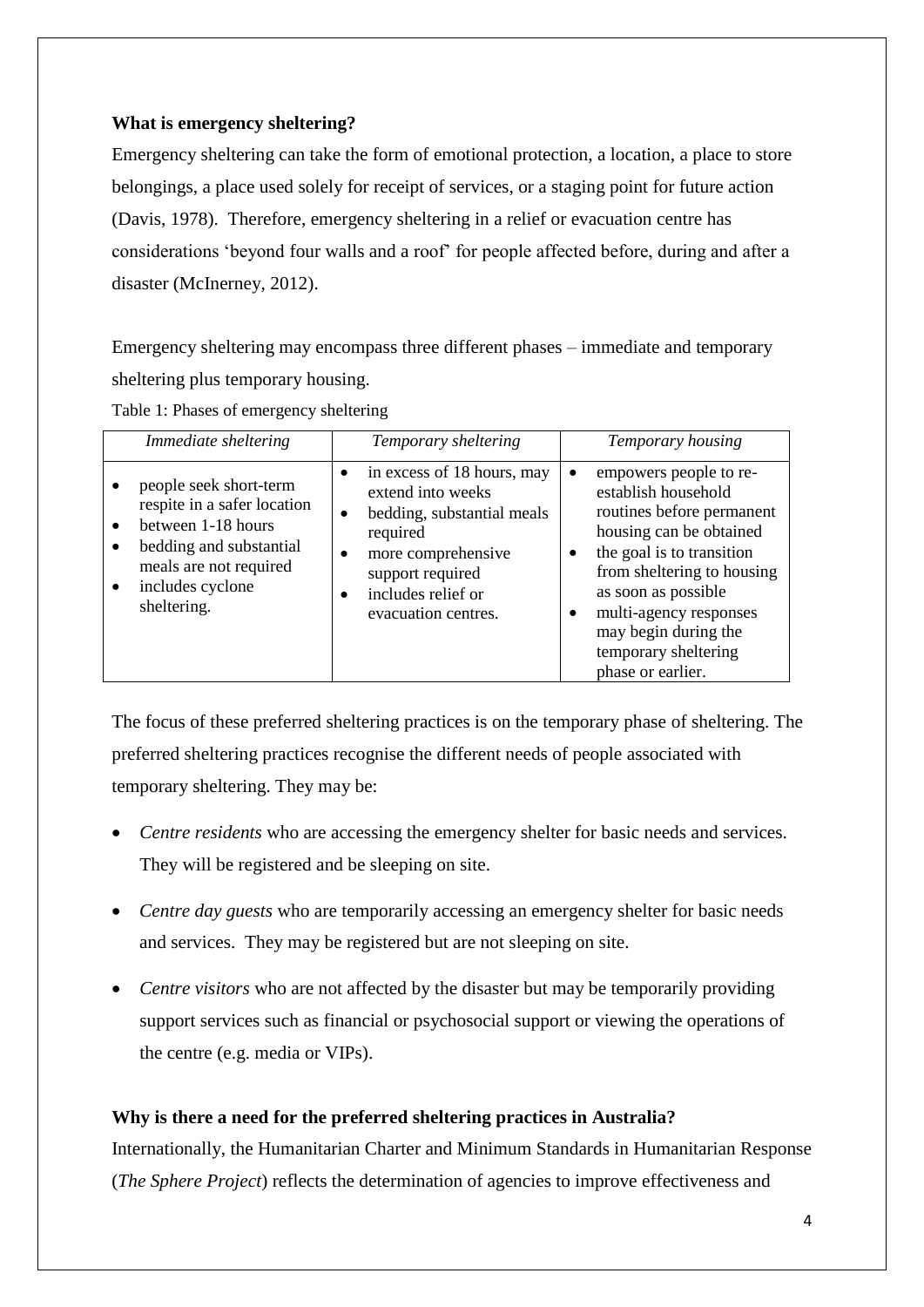accountability to make a difference in the lives of people affected by disasters, mainly in third world countries.

In Australia, there has been no such set of standards until now. The preferred emergency sheltering practices have a single purpose – to establish common minimum requirements to safeguard public health, safety and general welfare for those seeking emergency sheltering. The terminology 'Preferred Emergency Sheltering Practices' is used rather than 'standards' as there is no statutory authority in Australia to regulate the practices. The preferred emergency sheltering practices apply well-recognised international humanitarian best practice to the Australian emergency sheltering context.

Australian Red Cross knows from managing evacuation or relief centres that the more we are connected with agencies and communities and are collectively prepared with planning our response to support people affected by disasters, the more considered and ready our response will be when a disaster occurs.

The core beliefs from The Sphere Project, 2011 are upheld by the preferred sheltering practices in that those affected by disaster or conflict have a right to life with dignity and therefore a right to assistance, and that all possible steps should be taken to alleviate human suffering arising out of a disaster or conflict, is upheld by the preferred sheltering practices. In upholding these core beliefs, the preferred sheltering practices inform disaster planning and response approaches that aim to reduce future risk and vulnerability, enhance capacity, and promote recovery.

As part of pre-season preparedness, regional councils and others identify and audit buildings that are suitable for relief or evacuation centres. During disasters, ultimately the regional councils retain responsibility for the centres; however, many make arrangements with organisations such as Australian Red Cross to manage the operations in centres. The management function includes coordinating various agencies, overseeing operations to provide basic needs, and registering people affected by disasters (*Register.Find.Reunite*) on behalf of a statutory authority.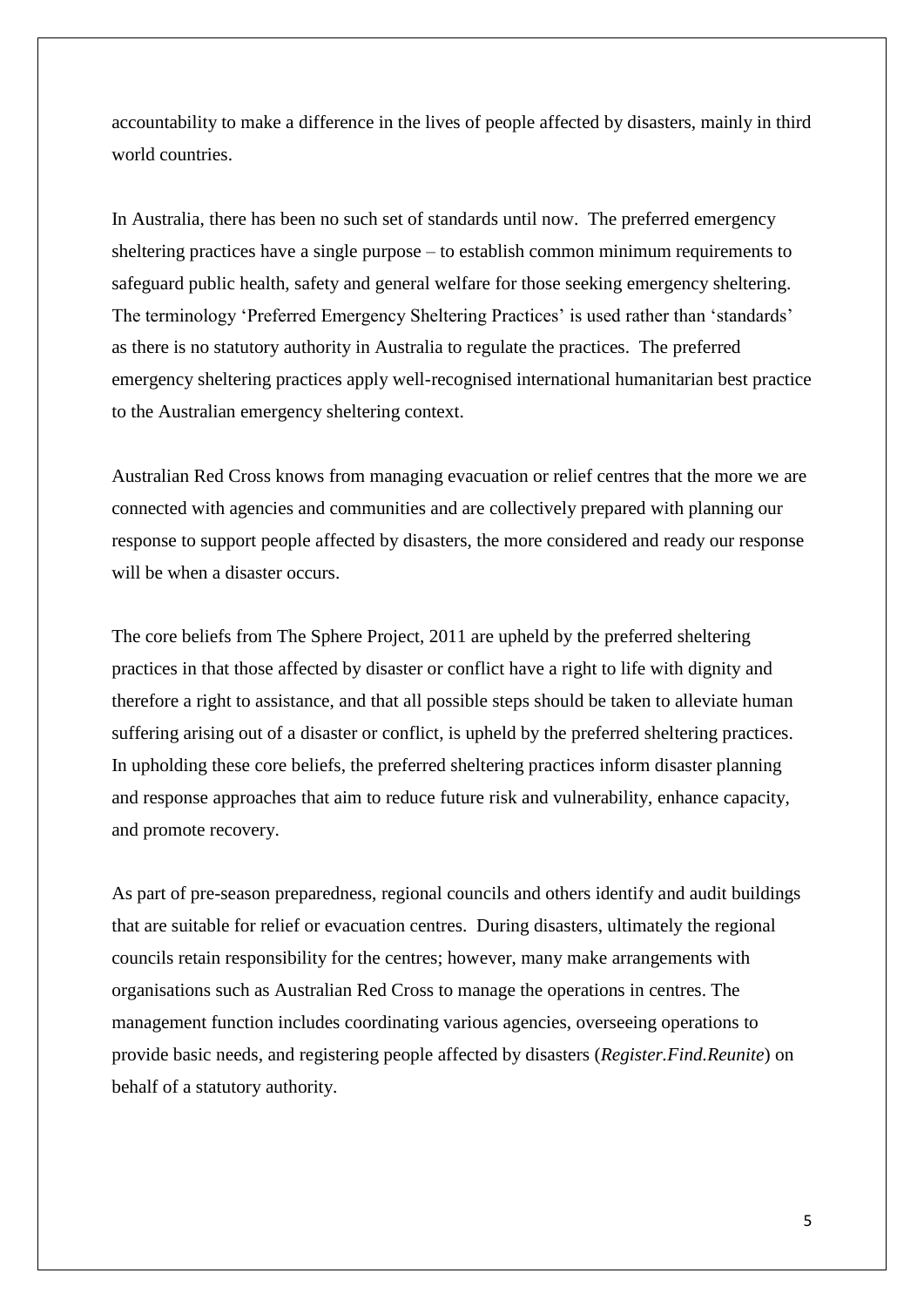The preferred sheltering practices align with the *Emergency Shelter Management Handbook* (Australian Red Cross, 2012) and *Evacuation Centre Field Guide* (Australian Red Cross, 2012).

### **What are the Preferred Sheltering Practices in Australia?**

The preferred sheltering practices relate to five basic needs of water supply, sanitation, waste management, shelter and space management, and food. They are intended to assist Australian emergency management agencies to improve the quality of their actions during, and in planning for, emergency sheltering operations.

Each of the five preferred sheltering practices provide a self-regulatory tool designed for a humanitarian response. The practices are not intended to be compliance oriented; however they do state what needs to be in place to ensure life with dignity under conditions of emergency sheltering.

The Sphere Project (2011) standards provide the guidance for each of the five preferred sheltering practices:

- Water supply people have safe and equitable access to a sufficient quantity and quality of water for drinking, cooking and personal and domestic hygiene.
- Sanitation people have adequate, appropriate and acceptable toilet facilities which are sufficiently close to the emergency shelter to allow safe and secure access at all times, day and night.
- Waste management the affected population has an environment not littered by solid waste, and has the means to dispose of their waste conveniently and effectively.
- Shelter and space management people have sufficient covered living space providing protection from the climate, ensuring their safety and health and enabling essential livelihood activities to be undertaken.
- Food people have a right to humanitarian food assistance that ensures their survival and dignity.

The *Preferred Sheltering Practices for Emergency Sheltering in Australia* (2014) provides key actions to achieve the above statements. Suggested activities and inputs are provided to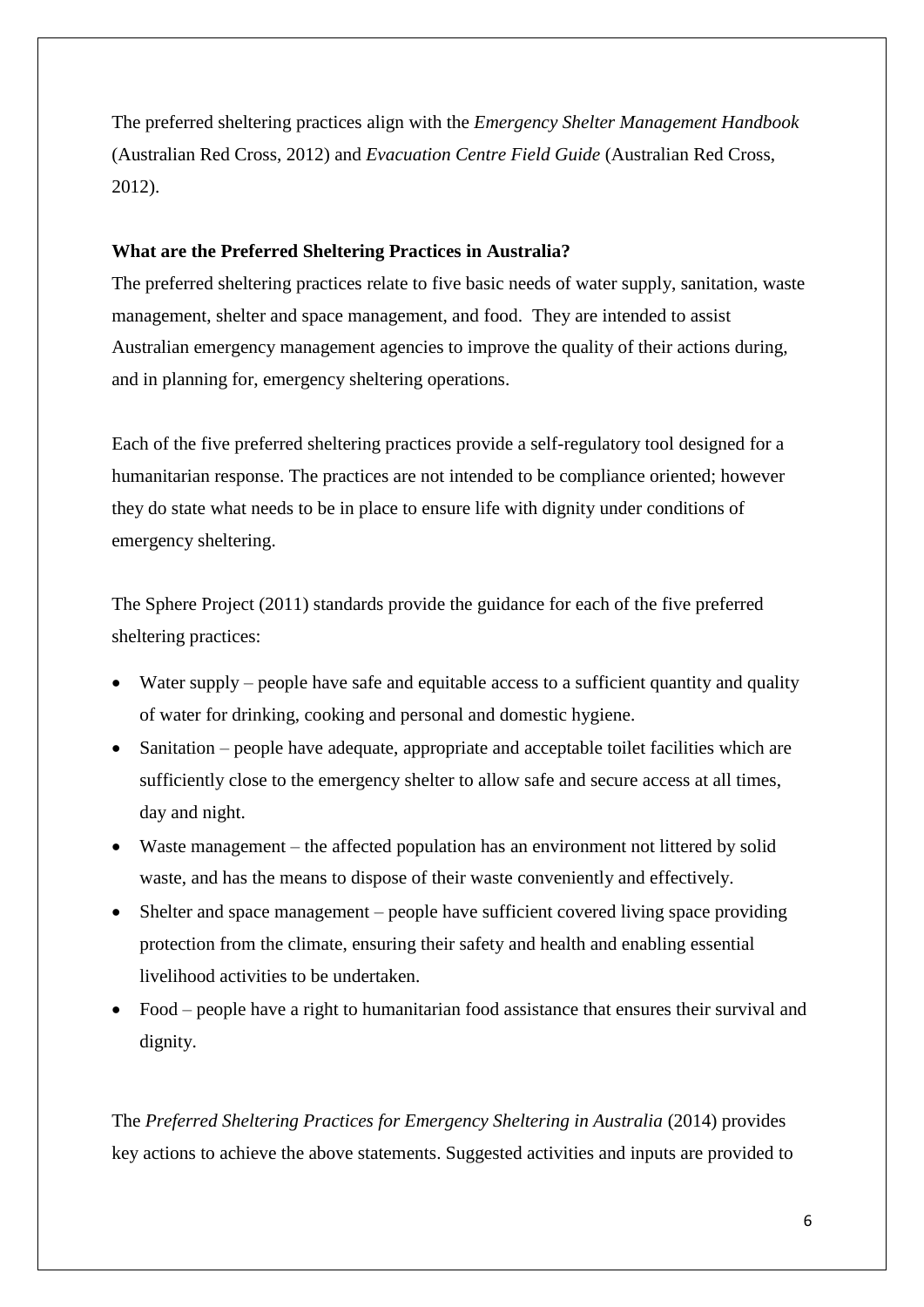help meet the preferred sheltering practices. Key indicators demonstrate 'signals' as to whether the practice has been attained. They provide a way of measuring and communicating processes and results of key actions. It is recognised that the nature of every disaster response will be different in some way, so guidance notes have been written to include specific points to consider when applying the preferred sheltering practices to a local context. Guidance is provided on tackling practical difficulties, or advice on priority issues.

Two infographs have been developed to capture selected key indicators (Tables 2 and 3). Additionally, a snapshot of some of the key actions relating to each practice follows.

Table 2: Infograph depicting key indicators for the management of sanitation, water supply, shelter and space management, and waste in emergency sheltering.

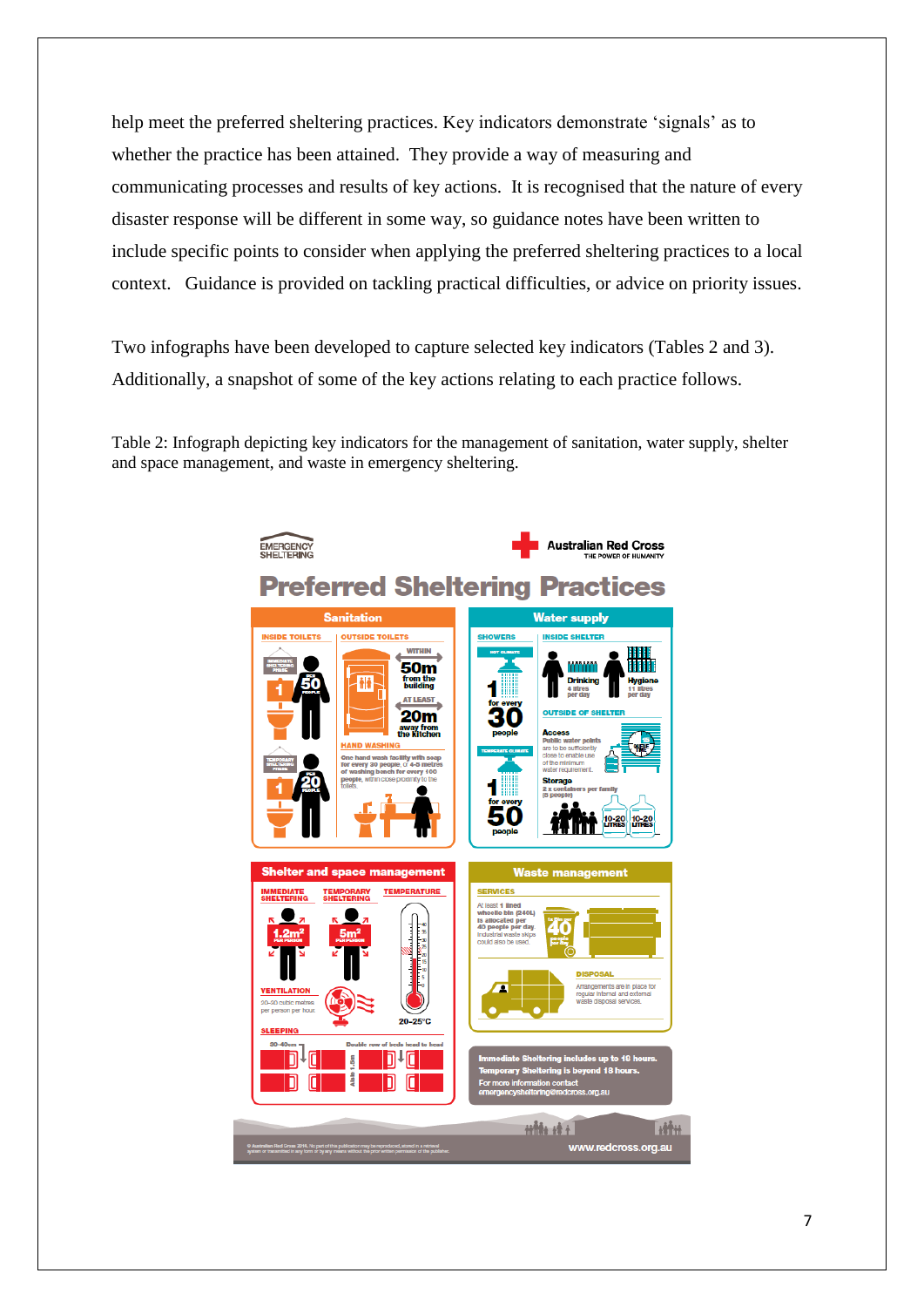### *A Snapshot of Key Actions for Management of Water Supply (Practice 1)*

The role of the responsible authority is to ensure people seeking emergency sheltering have access to water quality that fulfils national and state standards. Climate and other physiological factors will affect the drinking water allocation. Actively managing 'actual' water usage in an emergency shelter is critical, considering supply realities, resourcing and time frames. As part of an agreed collaborative approach, a role for the shelter management team is to monitor daily water usage within the shelter and regularly inform the local disaster coordination centre to pre-empt any shortfall of water supply.

Quality of water checks should be undertaken regularly on-site to minimise the risk of contamination during and post-delivery, especially when water is being carried from off site. A process to monitor distribution of water needs to be planned to ensure that, at distribution points, adequate practices are in place for appropriate use and to limit any wastage. Practical efficiencies are required in the establishment of a water management system. For example, water bladders in shipping containers connected to tap stands were used in the Christchurch earthquake disaster (2011).

Alternatively, responsible agencies may provide bottled water. This requires stock-piling in advance and a system to deal with waste management and re-cycling of the plastic containers. To reduce stress during queuing time, people should be well-informed about arrangements and processes being used to access water. Queuing time should not exceed 15 minutes.

Most Australians would expect access to showers and hot water during the temporary sheltering phase. Consideration should be undertaken regarding accessibility, gender and culture to maintain dignity and privacy when washing or showering. Supplementing existing facilities with demountable amenities, such as trailer-mounted or camp showers may be necessary. If these are considered, an assessment of the local water supply must be undertaken. A minimum of 500kPa (adequate water pressure) is recommended to operate showers.

Water usage for cleaning purposes will increase if there is an infectious outbreak. To assist in the prevention of infectious diseases, hand sanitising stations should be provided at key locations in the centre, such as building entrances and exits, and entry to the dining area. Parents and carers should be vigilant in ensuring children wash their hands after going to the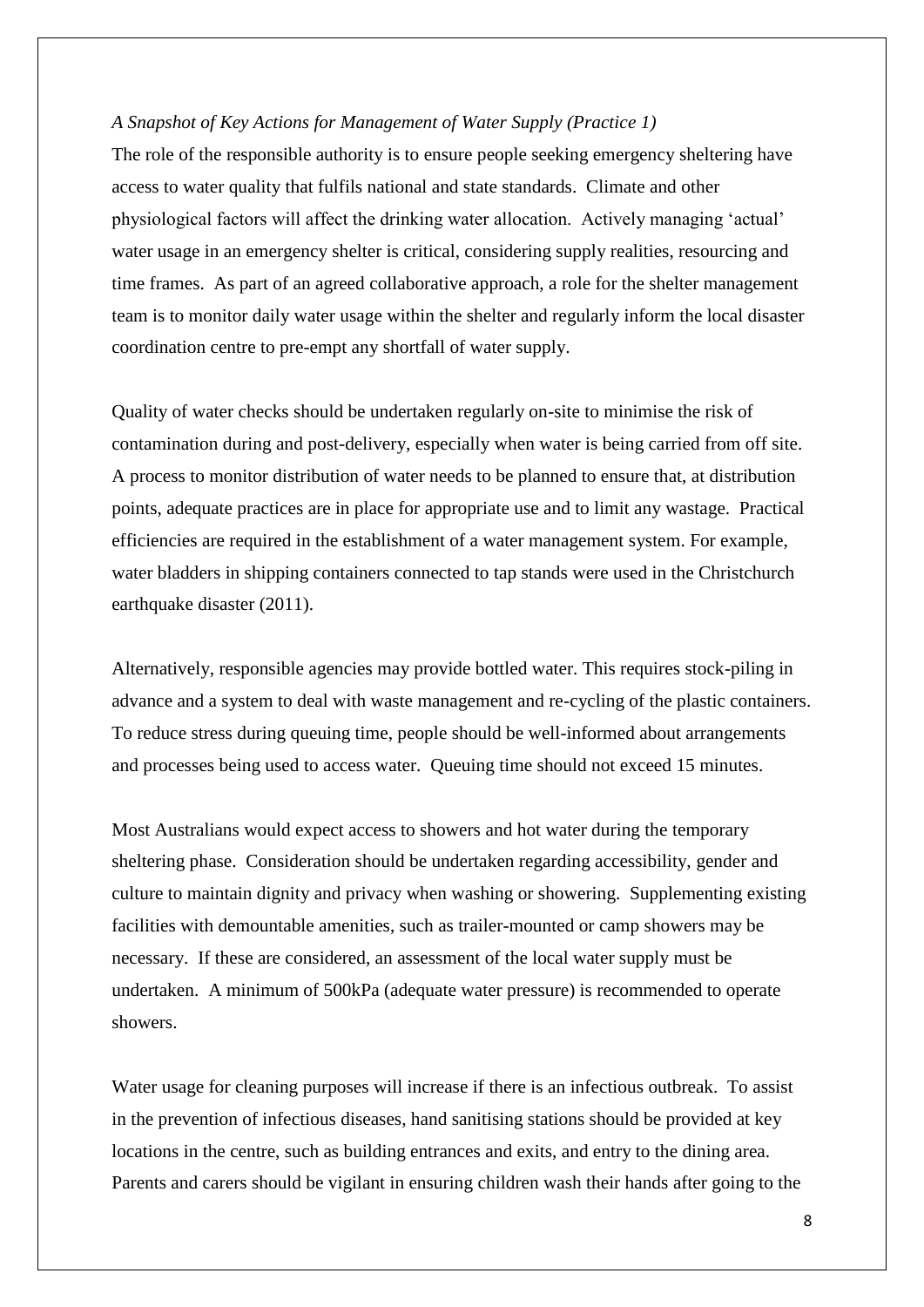toilet and before meal times. Specific reminders should be included in centre resident and guest daily briefings.

### *A Snapshot of Key Actions for Management of Sanitation (Practice 2)*

All persons in an emergency shelter should have safe and equitable access to, and use of, sanitation/toilet facilities and resources. This includes suitable facilities and access for people with a disability. Pre-planning should include actions to manage the availability of toilets in the event of a disease outbreak that would require person/s to be isolated. However, individuals themselves should take all actions necessary to reduce public health risks.

Children should be able to reach soap dispensers and taps. Parents and carers should closely supervise children's hand washing, as the potential for cross-contamination in an emergency shelter is high. Posters (available from state health authorities) to remind centre residents and guests should be prominently displayed at critical points throughout the centre, such as bathrooms, the dining areas and the child play areas.

A cleaning system and waste management system should be in place for the maintenance of sanitation/toilet facilities. A role for the emergency management team is to monitor daily consumables, such as toilet paper usage and regularly inform the local disaster centre coordinator to pre-empt any short-fall of supply.

A proper assessment of the sewerage/septic system must be undertaken by the local government authority to determine the capacity of the system to mange the projected occupation of the emergency shelter. Servicing of toilets needs to occur at least daily. As numbers increase in the shelter, consideration needs to be given for more frequent servicing of toilets to maintain hygiene standards and to minimise the risk of disease.

The site suitability and assessment, undertaken with the emergency shelter facilities manager, should also include the calculation of time to get extra toilets onsite, the number required, placement and access, and egress points to allow for servicing of the toilet facilities. Adequate night-time lighting is essential and extra safety measures for parents and children may need to be considered, dependent upon numbers and complexity of the suite.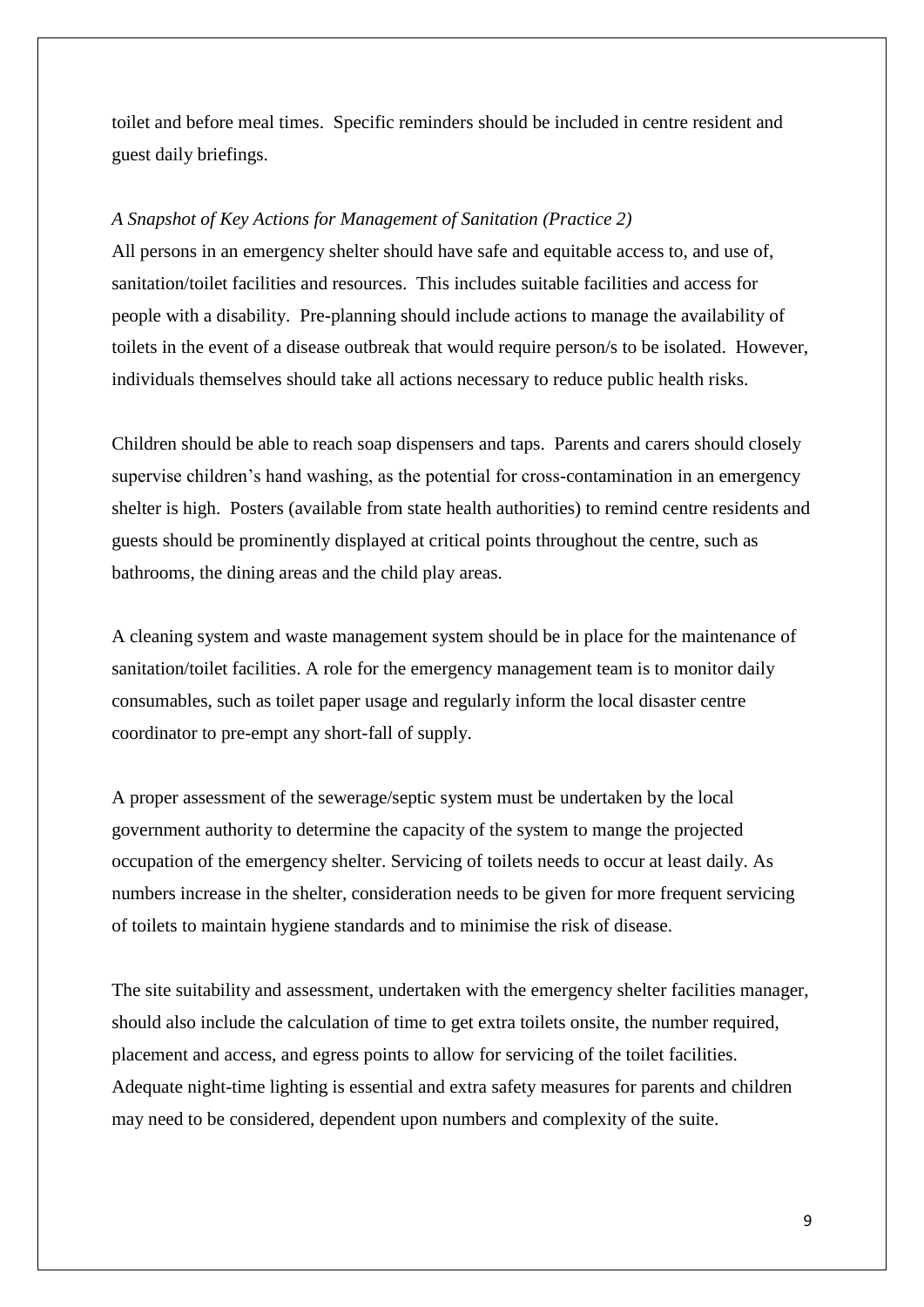Separate male and female toilets will be needed. More toilets need to be allocated for females. Portable urinals should be considered when planning for outside portable toilets. Toilet facilities for people with a disability need to included in facility audits; plus included in planning for portable toilets.

Designated areas should be provided for nappy changes, including change tables, disposable change mats, hand sanitisers and covered nappy bins.

Queuing arrangements, particularly for outside portable toilets needs to be well-managed. Single queues are inefficient and prolong the queuing time for individuals. The length of time a person waits in a queue is more important than how long a queue is.

### *A Snapshot of Key Actions for Management of Waste (Practice 3)*

A system should be in place to ensure regular collection of waste, including clinical and hazardous wastes. Local governments should manage and coordinate extended waste disposal services with local contractors, including the frequency and breadth of services and storage capacity. Contractual arrangements for waste collection should occur at least daily. The servicing of wet putrescible kitchen waste and nappy bins may require more frequent servicing to prevent odour and attraction of flies.

If vehicles for daily collection are not able to access the emergency shelter because of poor weather or poor road conditions, a designated alternate collection site should be planned for a safer location from the emergency shelter. The use of bin liners to contain potential contaminants (Particularly kitchen and bathroom/toilet waste) is critical if such a situation should occur.

All clinical waste should be isolated and disposed of separately according to designated health guidelines. Provision for sharps waste disposal in approved puncture proof containers must be included in the planning.

Internal garbage receptacles should be lined with plastic bags, changed daily and situated separately from living spaces.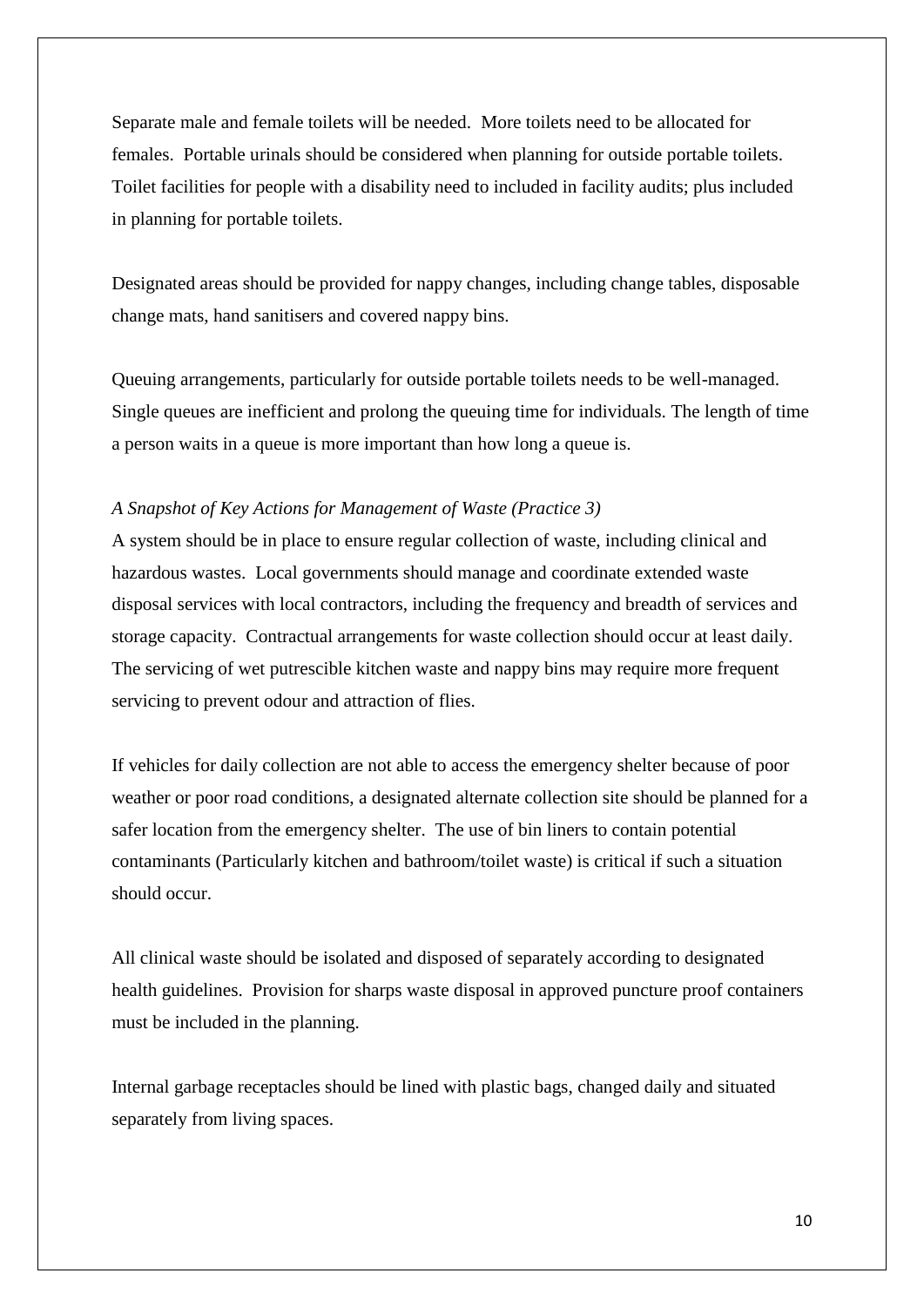*A Snapshot of Key Actions for Management of Shelter and Space (Practice 4)*

An overall layout and sleeping and sleeping capacity for the temporary phase of sheltering for all designated emergency shelters is to be included in local disaster management plans. Under immediate sheltering conditions, the reality is that during the threat, evacuees may only have approximately 1.2 square metres of space. Available space per person should reach 5 square metres as soon as possible after the threat has passed.

When allocating space within an emergency shelter, common spaces other than bedding space should be taken into account. This may include dining space, infant care space (breastfeeding and nappy changing area), social space and facilities such as a safe and contained play area for children, storage space and an area for support services including medical services. These critical spaces should be excluded from the calculations to determine the net useable floor area for bedding.

The establishment of a designated isolation area should be considered in the planning phase. This could serve a variety of purposes such as isolation during an infectious disease outbreak; to accommodate specific health issues; or for cultural or religious considerations. Those with an infectious disease should be isolated from others immediately; and arrangements should be escalated immediately for off-site care.

Special needs that require additional assistance are generally identified during the intake process. Additional requirements may include secure and safe storage for patient medications, and refrigeration if required; night security to mitigate drug and alcohol abuse, or any case of harassment or violence; patient lifters or hoists for aged or disabled people.

It should be noted that 'assistance animals', such as guide or hearing dogs, are neither pets nor companion animals (*Disability Discrimination Act*, 2003) and most likely will accompany their owner to a shelter. The management of care of assistance animals remains with the owner; however, some assistance may be required to support that responsibility within the shelter.

When planning for an overall layout and sleeping capacity, consideration needs to be given to actual useable space for bedding, for example, the allocations required for walkways; access to emergency exits; flexibility with how people might re-arrange their sleeping area for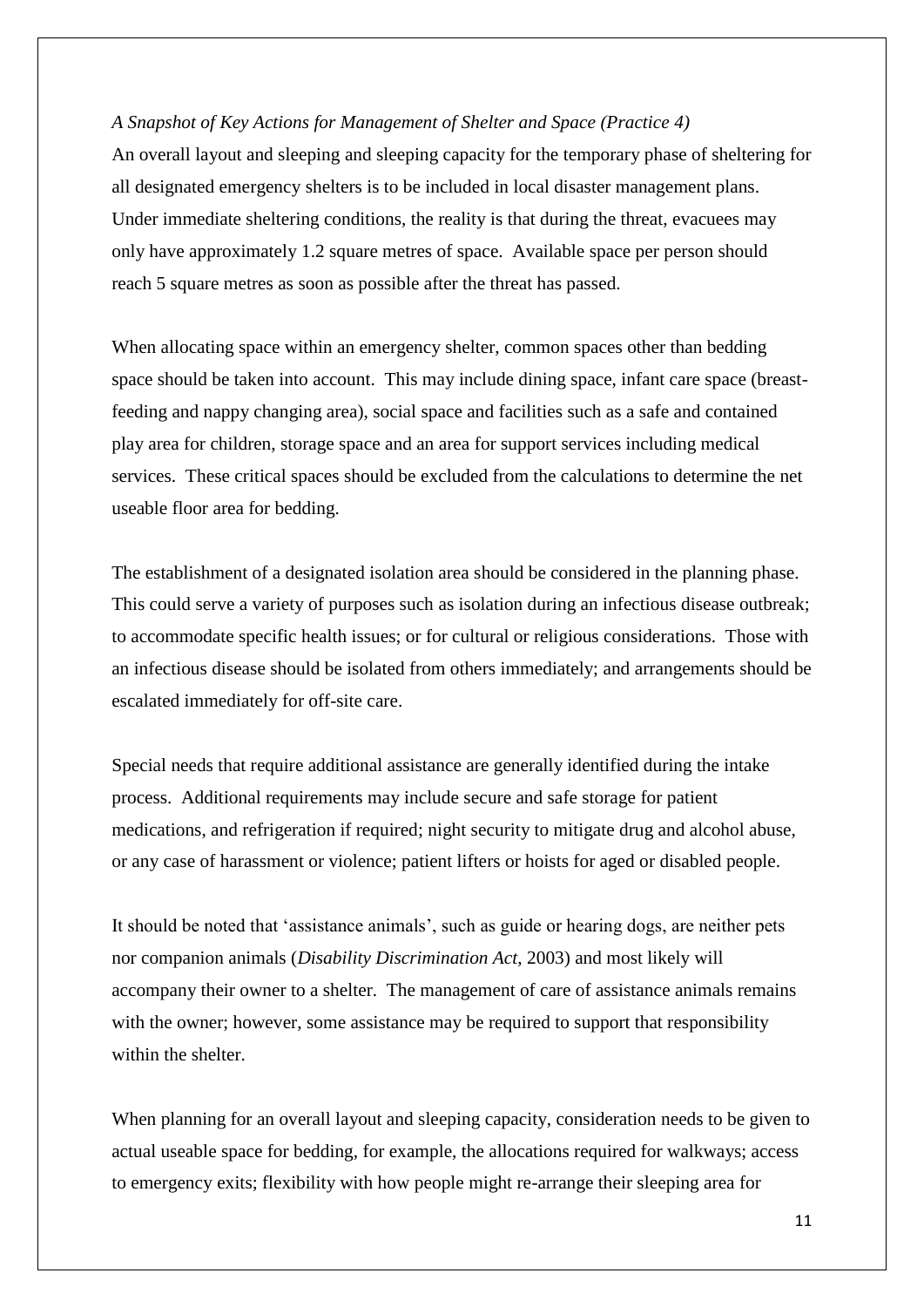family and privacy etc. The physical location of families with young children in evacuation/relief centres should take into account close proximity to bathrooms and lighting at night to ensure the safest environment for young children.

Effective planning should prevent unnecessary movement of people with sleeping arrangements once people have settled down into their space e.g. specific arrangements with gender, disability or seniors.

Adequate air quality will need to be taken into consideration and mechanical ventilation may be necessary. It is not necessary for everyone to understand the ventilation technicalities of 20–20 cubic metres per person per hour; however, access or referral to someone who does have this technical knowledge and responsibility is the critical point of action to enable the preferred practice to be met.

Prevailing weather conditions will influence the appropriate temperature range inside the building. If summer conditions are hot and humid, and the building is at or near full capacity, a range of 15–19˚C would be appropriate (World Health Organisation, 2003). If the weather conditions are not so harsh, and the building is not at or near capacity, a range of 20–25˚C might be more appropriate. In hot, humid summer conditions, it is recommended that the inside temperature does not exceed 6˚C higher than the outside temperature. A key issue for emergency sheltering conditions though, is the need for adequate air movement which can directly affect the room temperature.

Emergency sheltering may not always be in a building. Outdoor areas may be used for congregating caravans where people are day guests of the centre for food and water, but sleep in their own caravans at night. Tents may also be a solution for temporary sheltering. The scale of 45 sq m of minimal useable surface area per person can be used as a guide. Calculations for space requirements, such as communal eating areas, are included. Factors such as shade, protection from prevailing weather and privacy need to be considered for sheltering outdoors.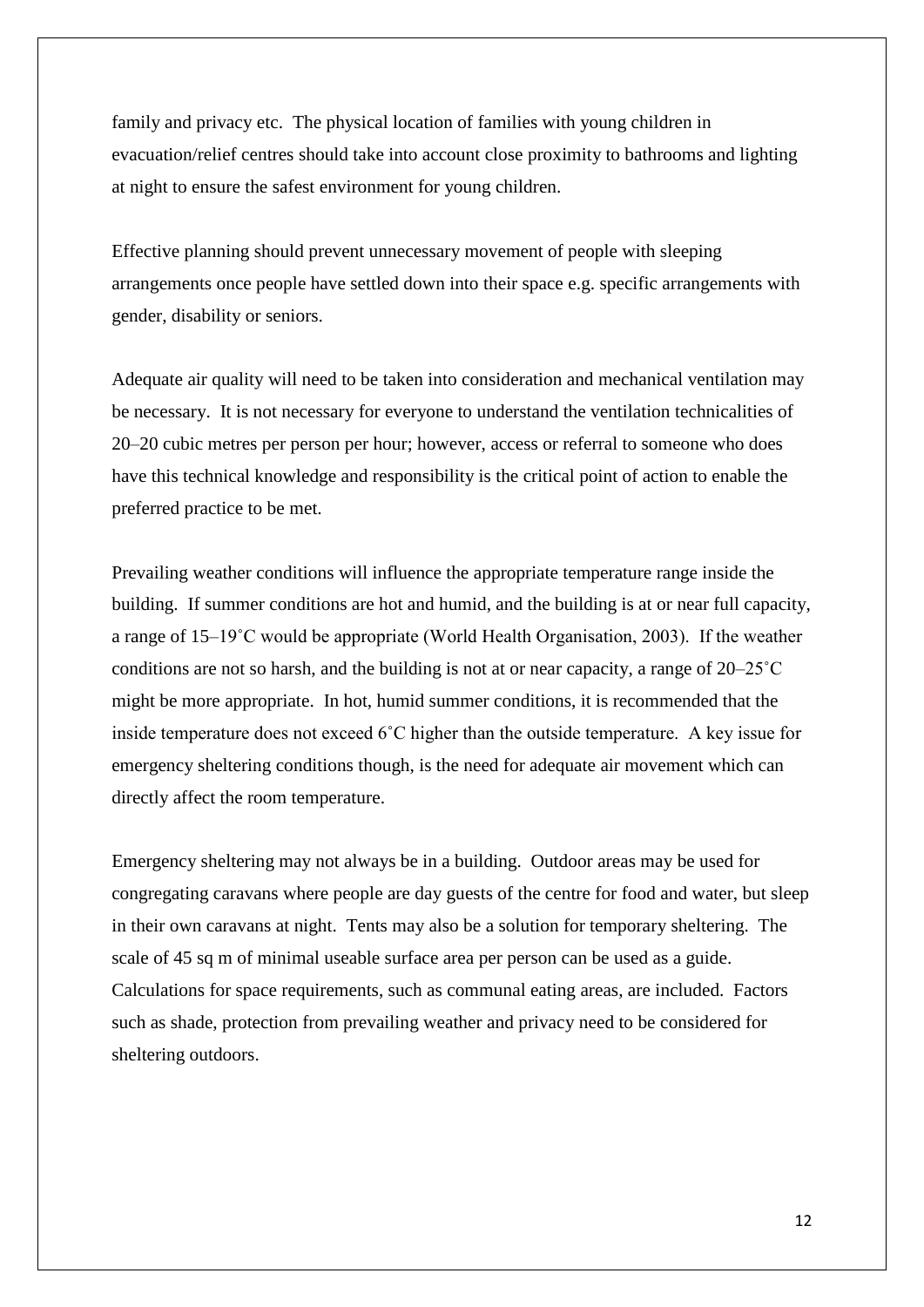Table 3: Infograph depicting key indicators for the management of food in emergency sheltering



# *A Snapshot of Key Actions for Management of Food<sup>1</sup> (Practice 5)*

 $\overline{\phantom{a}}$ 

Local disaster management plans or municipal emergency management plans should clearly specify arrangements for the availability of the quantity and quality of the food supply in the disaster-affected area. Emergency Management Australia (2003) recommends that disaster management plans should have, attached to the Welfare (or Human and Social) sub-

<sup>&</sup>lt;sup>1</sup> There is a community expectation in Australia that food will be safe, and, in general for most of the people, most of the time, this expectation is met. Australia has one of the safest food supplies in the world (FSANZ 2009). Each Australian state or territory has a varied approach to sheltering practices relating to food which are often negotiated at the local or regional authority level; however broader state and national regulations with being food safe prevail over these arrangements.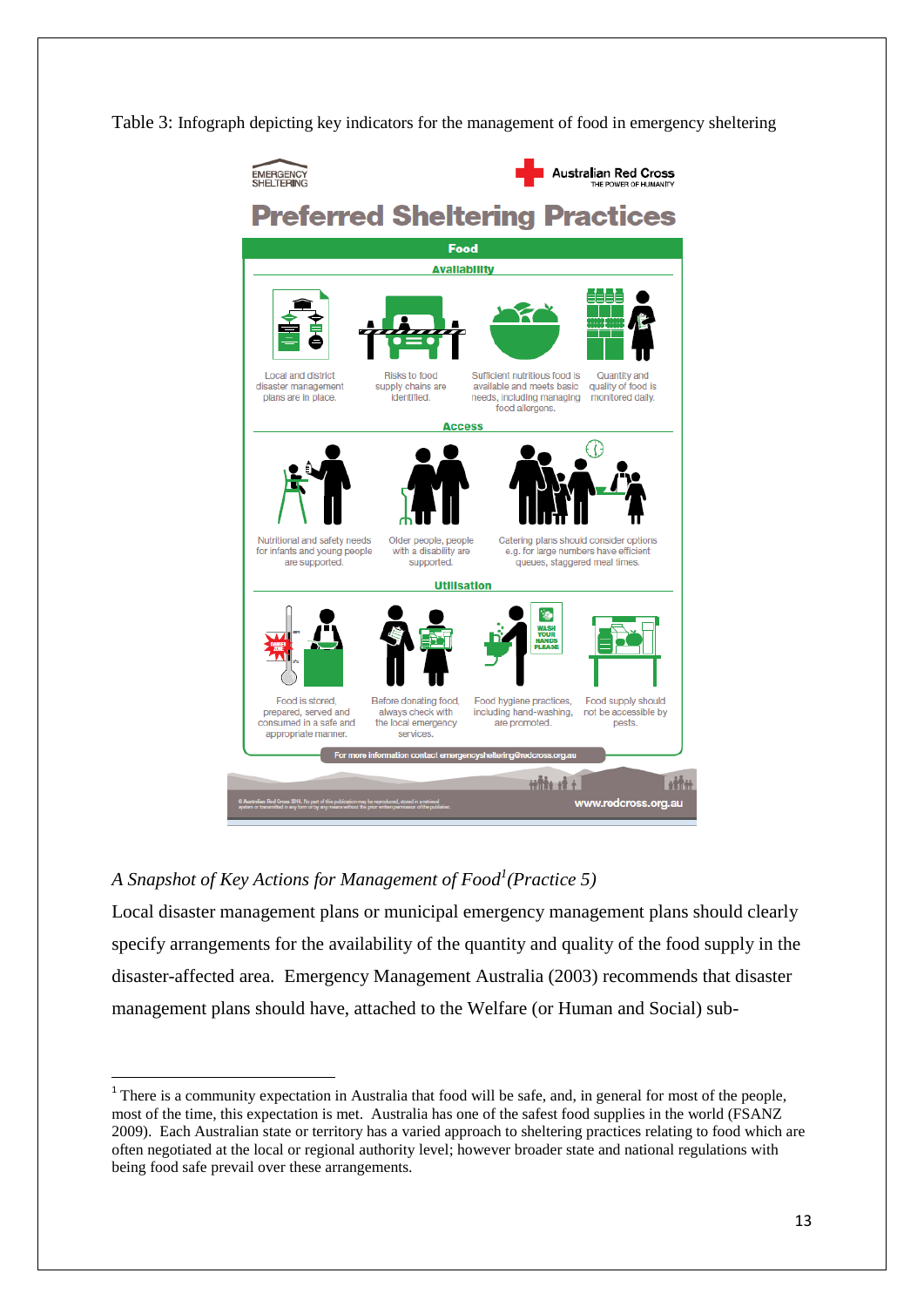committee, a regional/district Emergency Catering Plan and subsequent local Emergency Catering Plan.

Prior to the opening of an evacuation or relief entre, an initial 'walk through' should be undertaken with the building owner or facilities manager, and the evacuation centre manager. Part of this inspection is to ensure the facility is suitable for the expected purpose. If the local disaster management plan indicates that food will be prepared and distributed on the site, this inspection should include the kitchen facilities.

Service provider, contractor, and supplier arrangements should be in place, aligning with the appropriate procurement guidelines. Markets are usually stimulated and supported through buying food locally or regionally. Some of the factors to consider for procurement arrangements include: deciding on value for money; making a choice between independent or store chain providers; accessing existing connections in the local community or wider availability at a district or state level; having the capacity to upscale if required; having the capacity to service a single evacuation centre only; or multiple evacuation centres concurrently; or having demonstrated prior experience and expertise.

Potential risks to food supply chains for local areas should be identified – road, rail, air and sea if applicable. If roads are assessed as high risk for flooding, thus affecting food supply for the local area, plans should show a process for escalation of need if 'outside' assistance is required, i.e. at district, regional, state or federal level.

The adequacy, quantity and quality of food should be assessed regularly to determine if the situation is stable or likely to decline. Food support systems should be in place whether they are organised by local communities, individuals, non-government or government organisations, for example, local arrangements may be made for providing food off-site, via mobile kitchens supplied by a local community group; or local restaurants or café's

Food service providers should ensure training and supervision of all staff regarding food preparation, handling and storage, and safety and personal hygiene procedures. Observation of or reports about inappropriate food handling or preparation should be acted upon immediately by those in authority.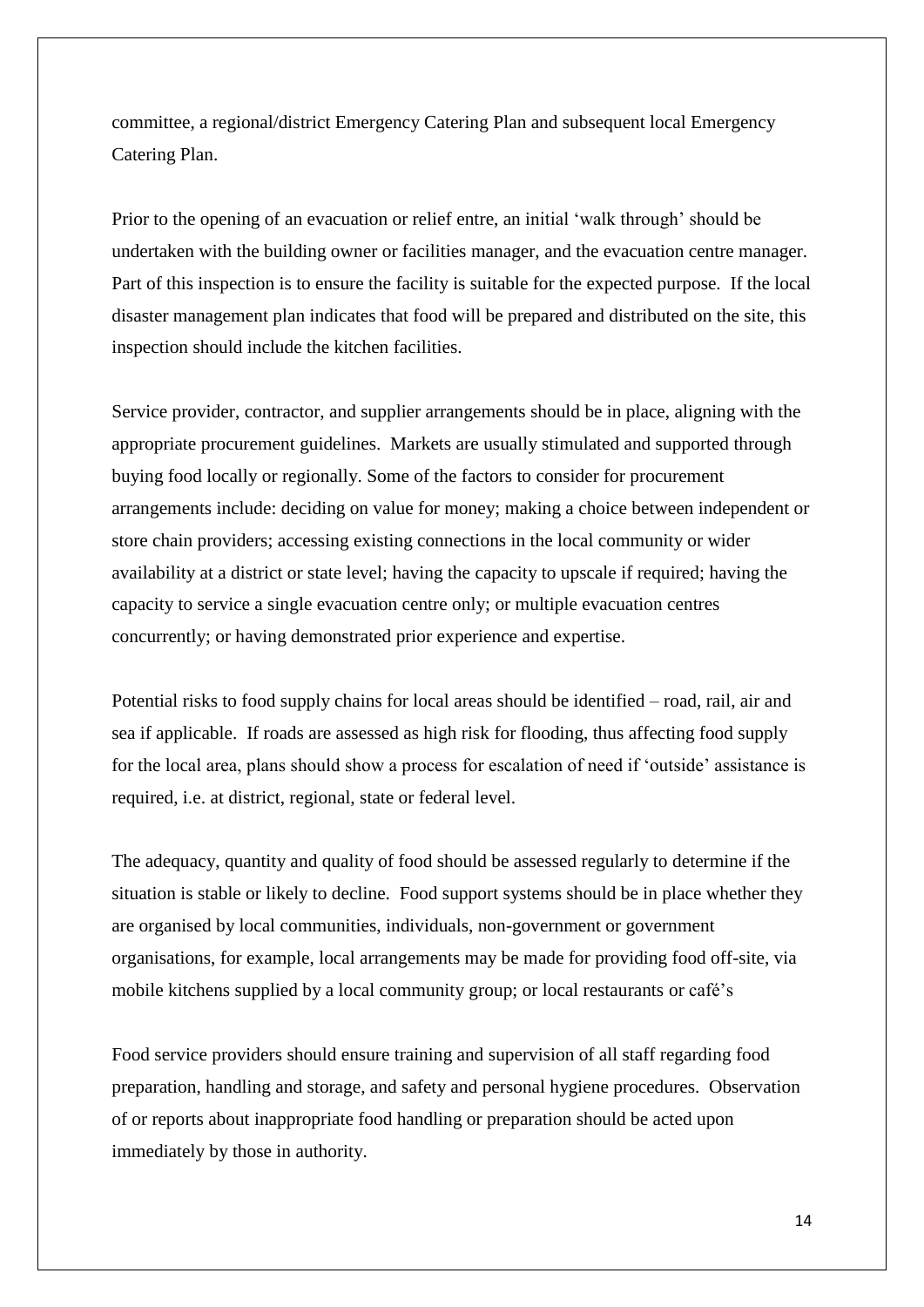The type of meal provided in the first few hours of an emergency may vary, such as barbeques, meat and salad rolls or wraps, hot packs sourced from local operators or ration packs if available. At best, the first meal should aim to be of the community standard and appropriate to the climatic conditions.

Food allergies and diabetes are common. Most people and parents/carers will be quick to advise what food can or cannot be eaten and when food needs to be eaten. Those people with severe allergies often carry their own medication. If it is within the capabilities of the evacuation centre, all reasonable measures should be undertaken to ensure the food does not contain the specific allergen (e.g. peanuts) for the person with the allergy. If specific foods are made available, the food service provider should indicate with appropriate signage.

The availability of quantity and quality of food should be monitored daily in the shelter to determine if the situation is stable or likely to decline. Tracking and forecasting of stock levels should anticipate shortfalls and problems in time for solutions to be found. Assessment should include monitoring of the ratio of centre residents and centre day guests requiring meals (e.g. a disproportionate number of people may be seeking food at the emergency shelter because they have no power source, but may be sheltering 'in place' at night – own homes, in caravans etc.).

In Aboriginal communities where the population is largely low socioeconomic, rice and white flour (for damper) feature very much in the diet along with canned meat, such as corned beef, which can be used to make a stew with vegetables such as potatoes and cabbage. Powdered milk is acceptable. That aside, most Aboriginal peoples and Torres Strait Island peoples prefer to be versatile in what they eat, especially in urban areas where a wide range of food is available.

Religious and cultural needs of individuals should be taken into consideration; as not following particular food practices (e.g. kosher, halaal) can severely affect an individual's well being and recovery process. Local government entities have a responsibility to know their community profiles, including the cultural and structural make-up of the communities they govern. If it is known that a community sector has specific religious and cultural needs relating to food practices, advance planning with the community and food providers can occur.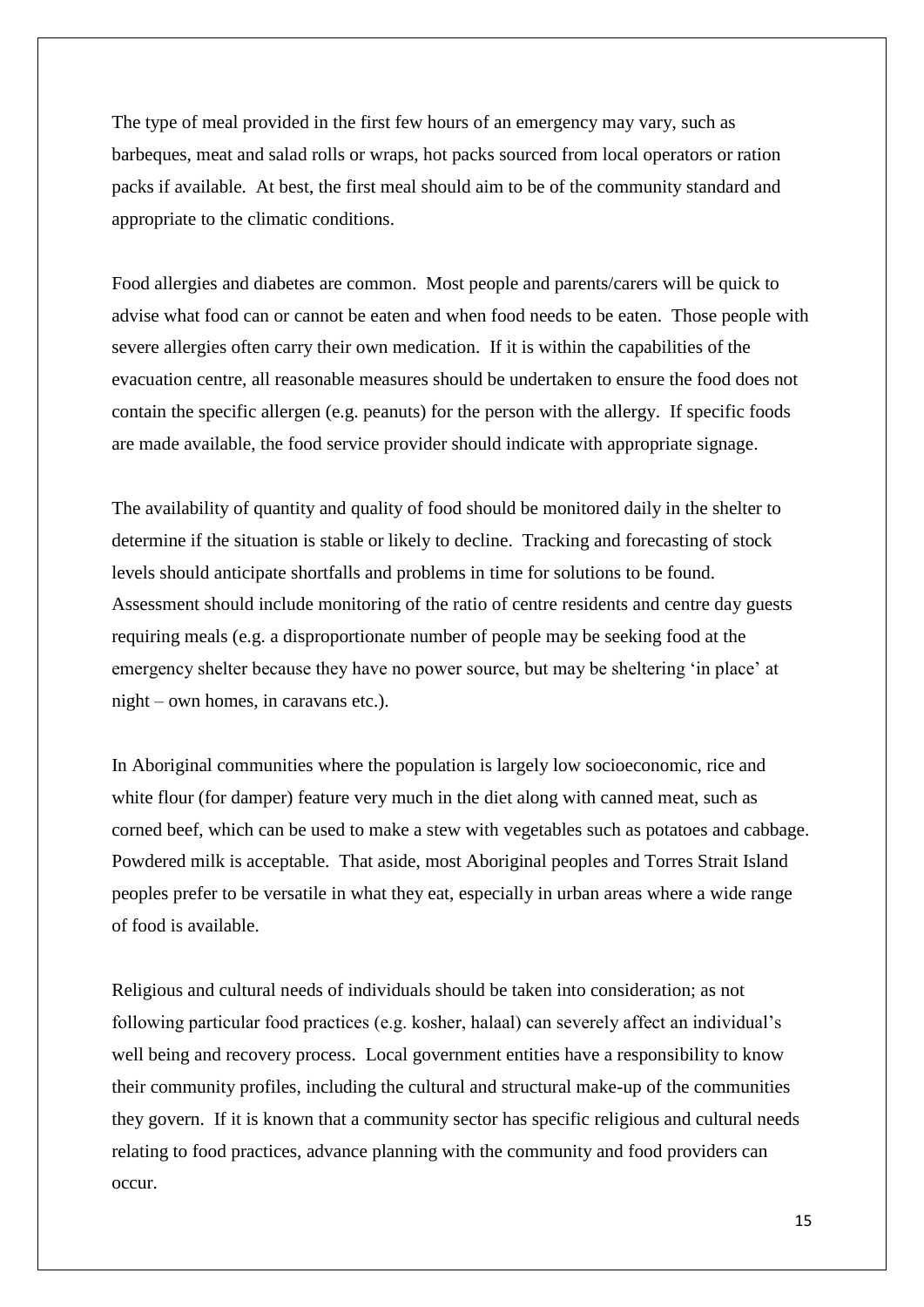The vulnerability of infants and young children means that addressing their nutritional and safety needs should be a priority. Considerations for children should include: availability of nutritious age appropriate meals, drinks and snacks; availability of food outside meal times; key messaging to ensure parental supervision at meal times; key messaging to ensure supervision of children's hand washing before and after meals.

Older people should be able to access food easily. Similarly, care givers, and those they are caring for, may need extra consideration. People with a disability may be at particular risk of being separated from immediate family members in a disaster, thus losing support at meal times. Considerations at a shelter may include specific meal scheduling times, or not having to queue, to make access easier.

The length of time it takes for people (and children) to be serviced at meal times can cause anger and frustration in an emergency sheltering context. Management considerations should include a number of options in catering plans to alleviate potential tensions. As with access to water, the length of the queue is not usually the problem, but how long it takes for a person to move through the queue. Multiple serving stations and flows of people are required for large numbers.

It is likely that people will arrive at emergency shelters outside of designated meal times, so a store of non-perishable snacks may need to be considered for this purpose.

No food supply should be accessible by pests. Audit inspections of facilities should ensure that there are no holes in walls, ceilings and floors. If pests in an emergency shelter do become an issue during or following a disaster, all external openings to food preparation and storage areas should be sealed where practicable. Premises must be kept clean, food should be stored in sealed containers, and rubbish should be removed from the food preparation, serving and dining areas regularly. All waste receptacles should have bin liners and be secured tightly to prevent the entry of pests.

Implementing clear messaging about donated food prior to and during an emergency is critical as an emergency shelter cannot guarantee safe storage, handling and distribution of donated ready-to-eat food.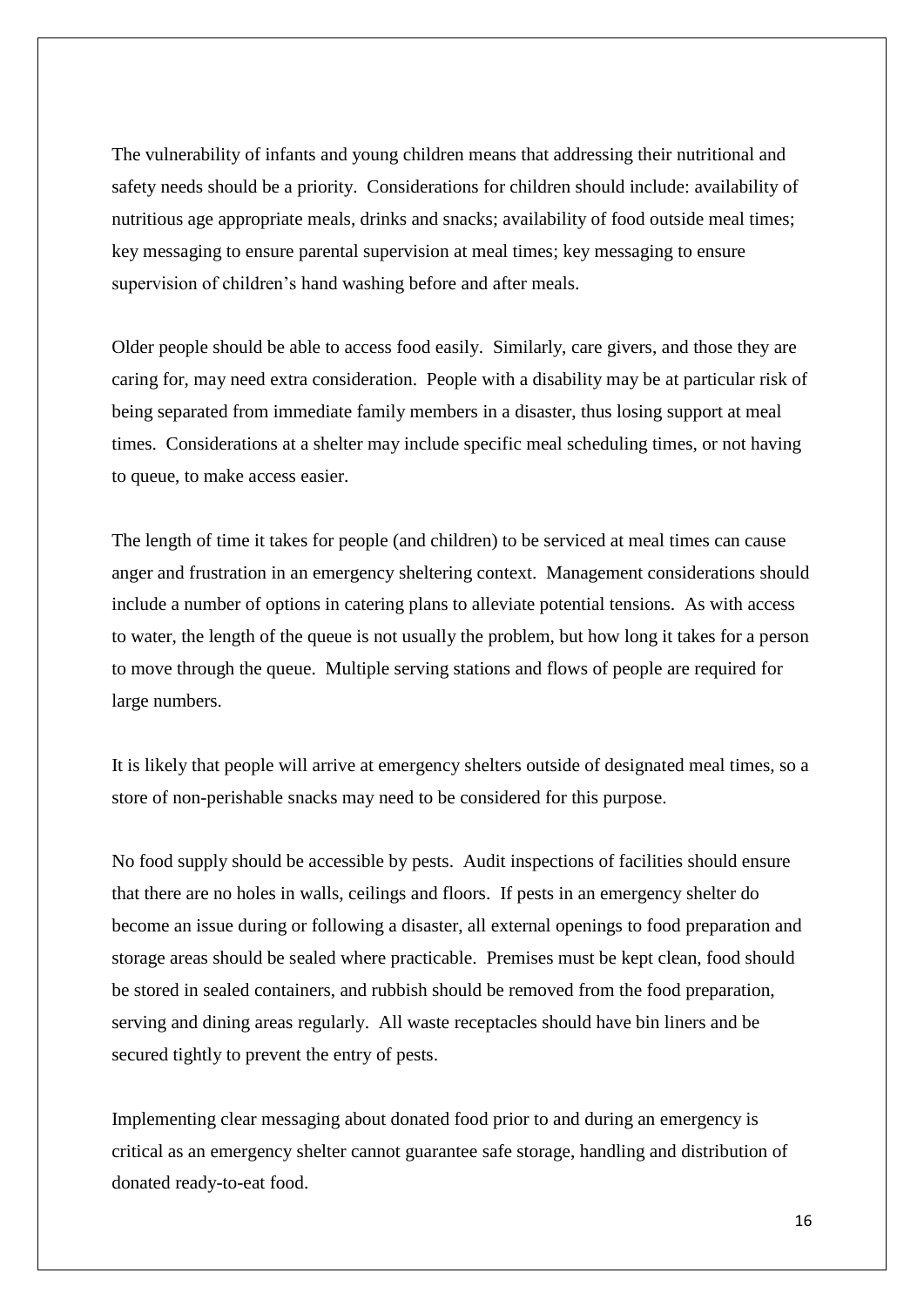# **What collaborative roles have developed for the implementation of the preferred sheltering practices?**

Effective implementation of disaster planning, including the preferred sheltering practices, depends upon absolute clarity of roles and responsibilities relating to emergency management services, local governments, Australian Red Cross and community groups. A number of the following collaborative relationships have been forged over time in the development of the preferred sheltering practices.

### *Local Governments*

Local governments take the lead in local disaster management planning and exercise planning. The effectiveness of emergency sheltering operations is contingent on meaningful pre-emergency planning that involves evaluating community sheltering needs, facilities and resources, as well as capability development based on emergency management guidance. The preferred emergency sheltering practices provide a set of minimum requirements aimed at supporting local governments with pre-emergency planning and implementation.

Disaster management plans, partnering arrangements and more formal Memoranda of Understanding aim to clearly state the responsibilities of each key agency or group; and clearly articulate the resourcing arrangements including both pre-disaster and responserelated resourcing relating to emergency sheltering.

Local governments may enter into formal arrangements with organisations such as Australian Red Cross to manage evacuation or relief centres; or the Salvation Army to manage food; or St John Ambulance to manage first aid; or Lifeline to manage more complex counselling services.

## *Environmental Health Officers*

Involvement of environmental or health officers in planning processes is essential, as well as being available during a disaster. Local government environmental officers are public health specialists who aim to minimise the risk of disease outbreaks and to maintain the health and well-being of all people involved in emergency sheltering (Emergency Management Australia, 2013). An ongoing relationship with the Environmental Health Association of Australia and continuing involvement in the annual Disaster Management Course for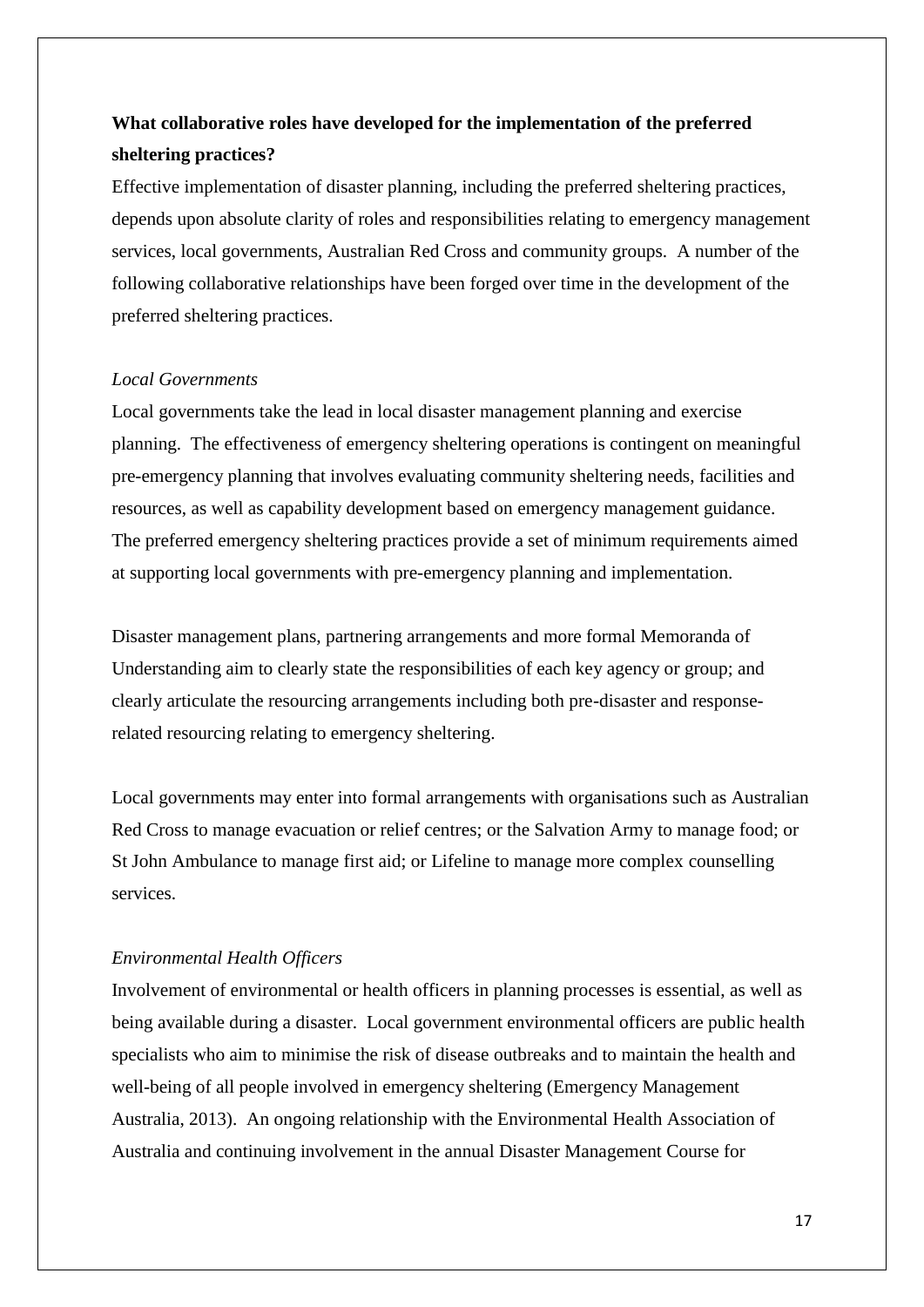Environmental Health Officers course (based currently in Queensland) is seen as critical as the preferred sheltering practices continue to evolve and be refined.

### *Australian Red Cross*

Red Cross is understood by many communities as having a specific role to play during times of disasters. This unique role directly relates to the organisational status of Red Cross. All Red Cross and Red Crescent National Societies are auxiliaries to their respective governments in the humanitarian field. Red Cross National Societies are recognised by their country's government as an aid society, supporting public authorities in their humanitarian tasks, according to the needs of the people.

Where Red Cross has agreements with responsible authorities, Red Cross aims to manage emergency shelters that provide:

- a safe, healthy environment for members of the community and supporting agencies' personnel in difficult circumstances
- a caring environment that maintains human dignity in challenging circumstances
- a coordinated multi-agency approach to supporting people's basic needs, including an advocacy role when required
- optimal utilisation of available space away from adverse climatic or hazardous conditions.

While Australian Red Cross (Queensland) has taken the lead in a multi-agency consultation, trial and development of the preferred sheltering practices for Australia, the organisation itself is not responsible for implementation of many of the practices 'on the ground', except for the management of shelter and space (Practice 4) when Australian Red Cross has formal arrangements with a local authority to manage an evacuation or relief centre. Australian Red Cross therefore acknowledges the importance of collaborative relationships to ensure combined efforts and the quality of actions result in a safe and supportive environment for those requiring emergency sheltering.

Internationally and nationally, Australian Red Cross has signed memoranda of understandings with organisation such as *Save the Children* and *Lion International* that demonstrate the importance of collaborative arrangements and connection to local communities who may be affected by disasters.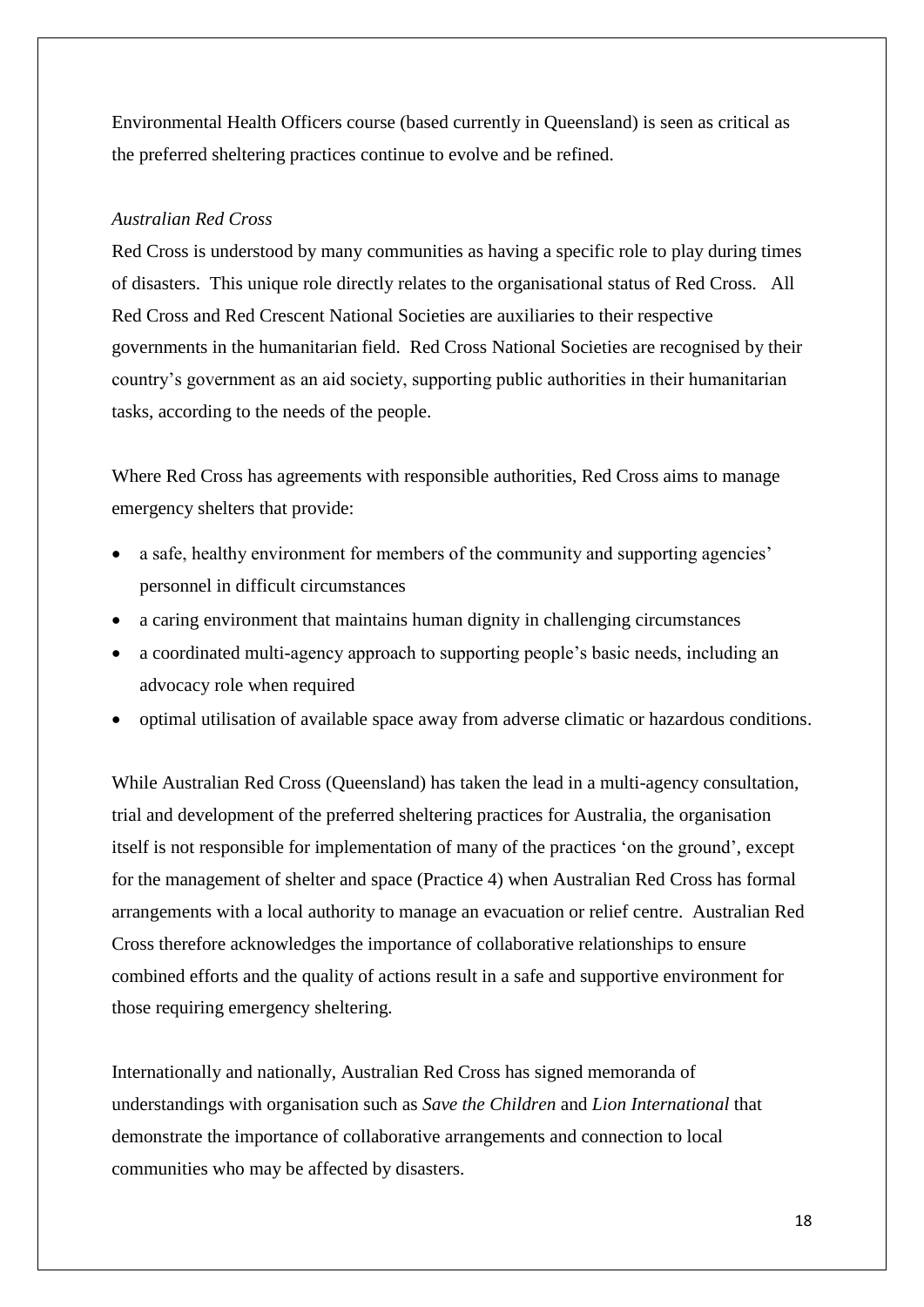#### *Local Communities*

Using the local knowledge and expertise of the community to plan for disasters and problem solve local issues helps to promote working towards the collective good, and in doing so ameliorates tendencies that individuals and communities may have towards feelings of helplessness and victimhood when disasters occur (McGinnis & Stephens, 2008). The diverse needs of members of the local community may include age, gender, religion, ethnicity, and people with disabilities. Local capacity should be drawn upon to enhance skills, knowledge and capacities required for effective shelter pre-planning and management.

Strong working relationships between disaster planners and practitioners and community organisations developed over time and disasters are characterised by flexibility, adaptive work, and innovative ways of approaching solutions (Eyre and Brady, 2013).

### *State and federal governments*

**.** 

Emergency management arrangements in Australia are based on partnerships at all levels of government, commerce and industry, as well as community. These arrangements facilitate effective coordination of planning, services, information and resources necessary for comprehensive disaster management.

In times of emergencies, there are built-in mechanisms for request for support from local to state and upwards depending on the scale, impact and complexity of the event.

### **Who benefits from the Preferred Emergency Sheltering Practices?**

The demand for the provision of emergency sheltering in Australia is expected to increase due to the predicted increase in frequency and severity of disasters. The complexity of populations who make seek emergency sheltering is also expected to expand as the complexity of the Australian population expands.<sup>2</sup>

Disaster management planners and practitioners benefit from the preferred sheltering practices. They can feel confident that the five sets of practices are evidence-based and informed by sector-wide consensus on best practices in international humanitarian response.

<sup>&</sup>lt;sup>2</sup> Non-traditional households are increasing; changes in age distribution (especially ageing) is occurring; changes in demographic profiles (e.g. ethnic groups, languages and lifestyles) is expanding; changes in social expectations are evident (Quarentelli, 1995).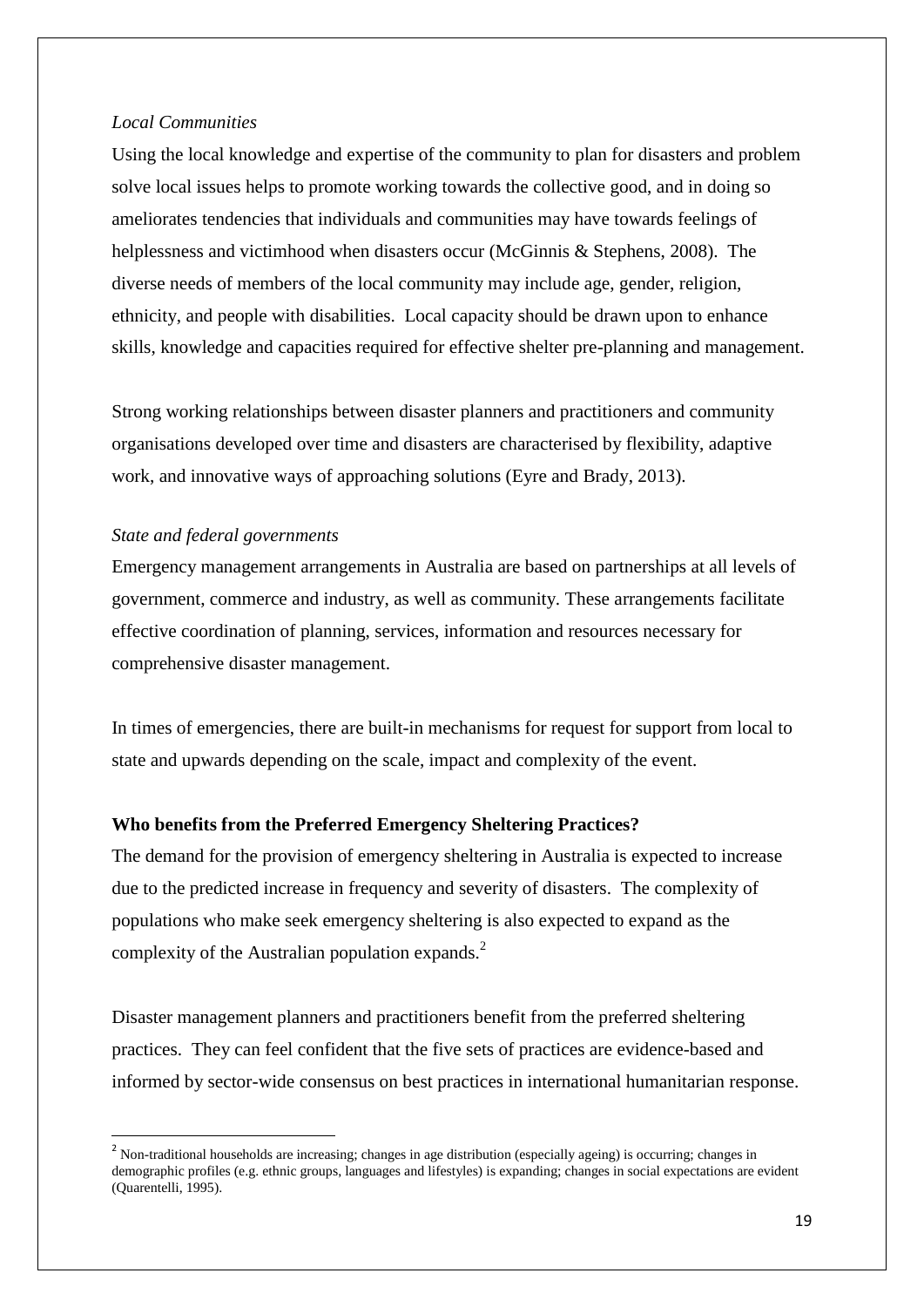Ultimately, those affected by disasters seeking emergency sheltering benefit from the preferred sheltering practices as they aim to safeguard public health, and the safety and general welfare of centre residents and day guests.

# **What other Preferred Sheltering Practices are needed?**

As stated earlier, emergency sheltering in a relief or evacuation centre has considerations 'beyond four walls and a roof'. Particular action should be taken to adapt or target assistance accordingly for affected people with special needs during the emergency sheltering process. In particular, future preferred sheltering practices will include being child safe.